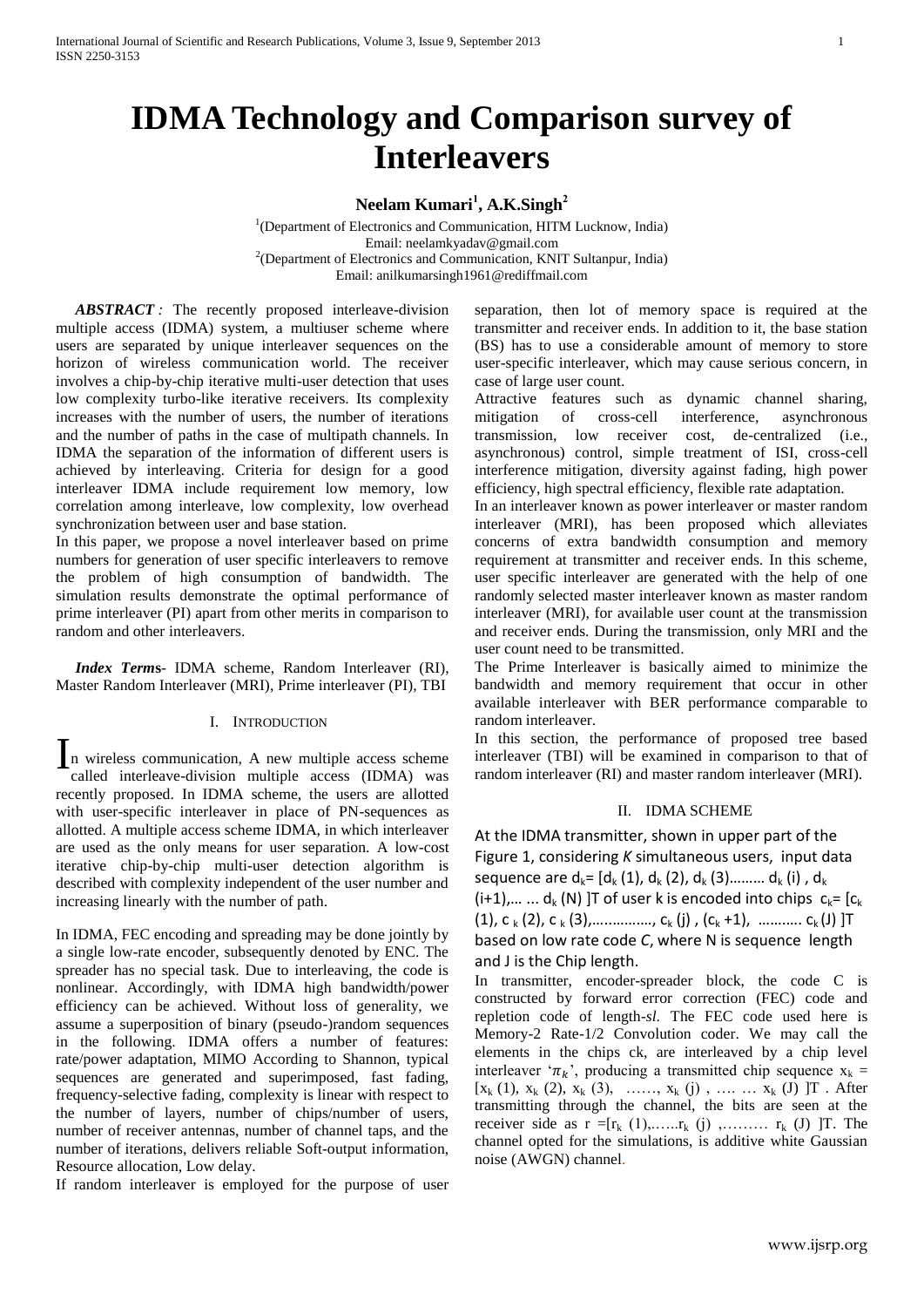The receiver consists of a signal estimator block (SEB) and a bank of *K* single user a *posteriori* probability (APP) decoders (DECs), operating in an iteratively. The modulation technique used for simulation is binary phase shift keying (BPSK) signaling. The outputs of the signal estimator block (SEB) and decoders (DECs) are extrinsic log-likelihood ratios (LLRs) about  $\{x_k\}$  defined as

$$
e(x_k(j)) = \log\left(\frac{p(r/x_k(j) = +1)}{p(r/x_k(j) = -1)}\right), \forall k, j. \quad (1)
$$

Where **r** denotes the received signal and  $p(r/x_k(j) = +1)$ characterized by conditional Gaussian probability density function.

These LLRs are further distinguished by the subscripts i.e.  $e_{\text{SEB}}(x_k(j))$  and  $e_{\text{DEC}}(x_k(j))$ , depending upon whether they are generated by SEB or DECOD-DESPREEADERs.

In receiver section, after chip matched filtering, the *K* users are first encoded by an encoder (ENC) based on a FEC code and then interleaved and transmitted over a Gaussian multiple access channel (MAC). The received signal can be written as

$$
r(j) = \sum_{k=1}^{k} h_k x_k (j) + n(j), \quad (2)
$$
  
j = 1, 2 ... j

Where

 $x_k$  (*j*) $\epsilon$ {+1 – 1} is the *j*<sup>th</sup> chip transmitted by user-k,  $h_k$  is the channel coefficient for  $k^{th}$  user,

{n (j) } are the samples of an additive white Gaussian noise (AWGN) process with zero-mean and variance  $\sigma^2 = N$  $/2$ 

Due to the use random interleavers  $\{\pi_k\}$ , the SEB operation can be carried out in a chip-by-chip manner, with only one sample  $r$  (j) used at a time. So, rewriting  $(2)$  as

$$
r(j) = h_k x_k(j) + \zeta_k(j), \quad (3)
$$
  
where  $\zeta_k(j) = r(j) - h_k x_k(j)$  (4)  
and  
 $\zeta_k(j) = \sum_{k' \neq k} h_k x_{k'}(j) + n(j)$  (5)

*where*  $\zeta_k(j)$  is the distortion (including interference-plusnoise) in r (j) with respect to user-k. From the central limit theorem,  $\zeta_k(j)$  can be approximated as a Gaussian variable.



*Figure 1. Transmitter and receiver structures for IDMA system*

*The CBC algorithm in single path detection*

The brief description of CBC algorithm used in IDMA. The operations of ESEB and APP decoding are carried out user-byuser. The outputs of the ESEB as extrinsic log-likelihood ratios (LLRs) is given as,

$$
e_{SEB}(x_k(j)) = 2h_k \cdot \frac{r(j) - E(r(j)) + h_k E(x_k(j))}{Var(r_j) - |h_k|^2 Var(x_k(j))}
$$
(6)

The LLR output of SDEC, for S samples, is given as,

$$
e_{SDES}\left(x_k(\pi(j))\right) = \sum_{j=1}^s e_{SEB}\left(x_k(\pi(j))\right) \tag{7}
$$

$$
j = 1, 2, ..., S
$$

Now, these steps are repeated depending on no. of iterations and users.

# **III.** RANDOM INTERLEAVER (RI)

 In random interleaver, the base station (BS) has to use a considerable amount of memory to store the random patterns of interleaver which may cause serious concern of storage when the number of users is large. Also, during the initial link of setting-up phase, there should be messages assign between the BS and mobile stations (MS) to inform each other about their respective interleaver.

Random interleaver scrambles the data of different users with different pattern. Patterns of scrambling the data of users are generated arbitrarily. Because of the scrambling of data, burst error of the channel is randomized at the receiver side. The user specific Random Interleaver rearranges the elements of its input vector using a random permutation [Ping 2006]. The incoming data is rearranged using a series of generated permuter indices. A permuter is essentially a device that generates pseudo-random permutation of given memory addresses. The data is arranged according to the pseudorandom order of memory addresses. If random interleaver is employed for the purpose of user separation, then lot of memory space will be required at the transmitter and receiver ends for the purpose of their storage. Also, considerable amount of bandwidth will be consumed for transmission of all these interleaver as well as computational complexity will be increase at receiver ends. After randomization of the burst error which has rearranged the whole block of the data the latter can now be easily detected and corrected. Spreading is the important characteristic of random interleaver.



Output sequence

*Figure 2. Random interleaver of data*

Random Interleavers are generated independently and randomly. Random interleavers for IDMA need to satisfy two design criteria.

1) They are easy to specify and generate, i.e., the transmitter and receiver can send a small number of bits between each other in order to agree upon an interleaver, and then generate it.

2) The interleaver does not "collide".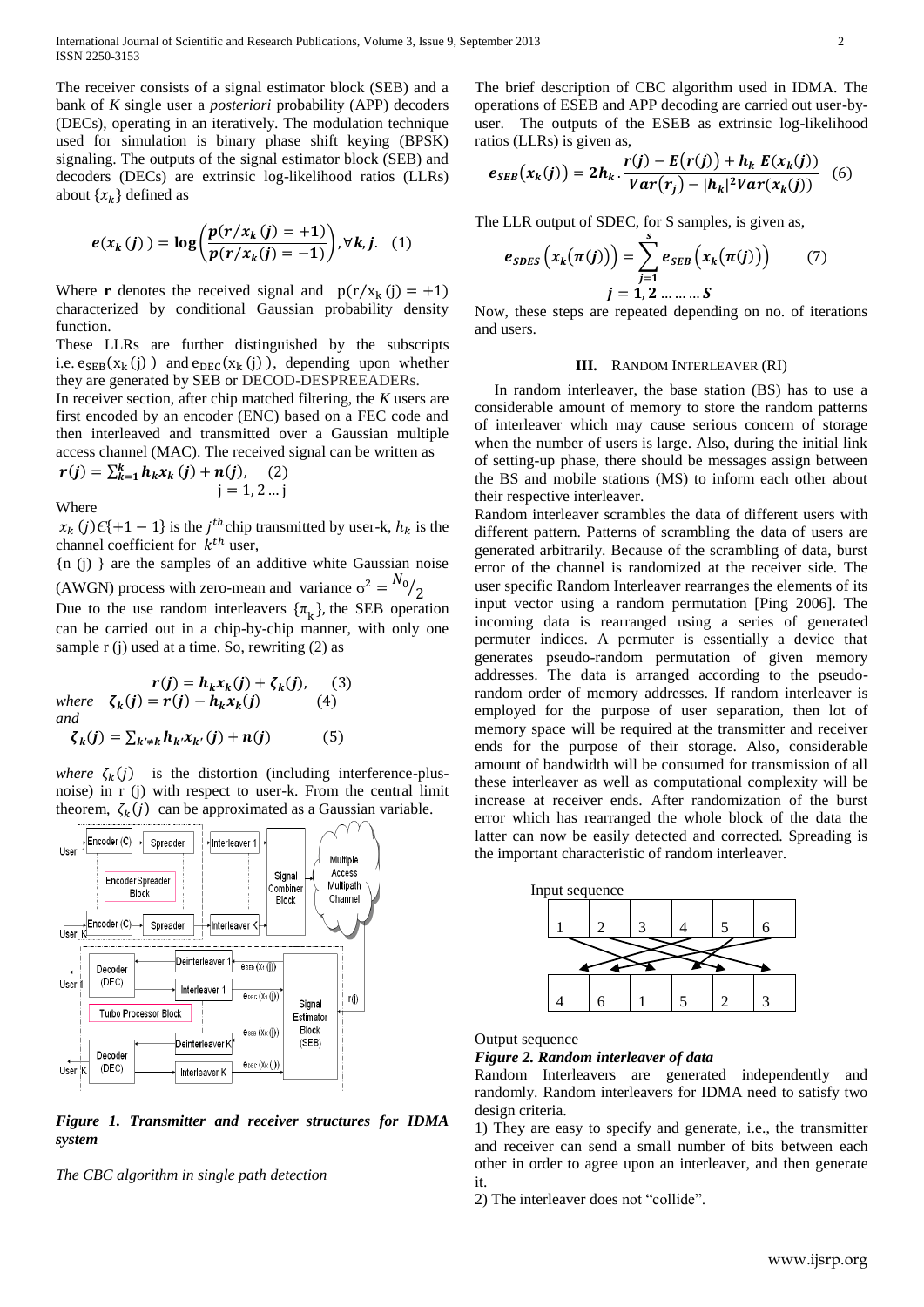The collision among interleaver is interpreted in the form of the uncorrelation among the interleaver. If the interleaver is not randomly generated, the system performance degrades considerably and the MUD is unable to resolve MAI problem at the receiver resulting in higher values of Bit Error Ratio (BER). On the other hand if the interleaving patterns are generated more and more random, the MUD resolves the MAI problem more quickly and better values of BER are obtained for the same parameters.

#### IV. MASTER RANDOM INTERLEAVER (MRI)

In master random interleaver or 'power- interleaver' method, a master interleaver pattern φ is assigned, each user has a user specific interleaver  $\{\pi_k\}$  having length equal to chip length 'J'. Then *K* (*K* is an integer) interleavers can be generated using  $\pi_k$  $= \varphi_k$ . Here,  $\varphi_k$  (*c*) is,

 $\varphi_1 ( c ) = \varphi ( c )$ 

 $\varphi_2 (c) = \varphi (\varphi (c))$ 

 $\varphi_3(c) = (\varphi(\varphi(\varphi(c)))$ 

By this rule, every interleaver is a 'power' of φ.

The principle for this method is that if  $\varphi$  is an 'ideal' random permutation, so are all  $\{\varphi_k\}$ , and these permutations are also approximately independent from each other. Now BS assigns the power index *k* to each user *k*, and then  $\varphi_k$  will be generated at the MS for user *k* accordingly. This method of generating patterns increases the performance in the term information that has to be sending by the base station to the mobile station

This method not only reduces the amount of information exchange between Base Station (BS) and Mobile Stations (MS), but also greatly reduces the memory cost in comparison to random interleaver. If the intermediate variables are not stored, then for generating the interleaving sequence for the  $k<sup>th</sup>$ user, (k-1) cycles are needed. Even if the intermediate values are stored, it is mentioned that a maximum of  $2(n-1)$  cycles are needed for generating the required interleaver, if  $2^{n-1} < k < 2^n$ , where n>1 is an integer*.*

#### V. TREE BASED INTERLEAVER (TBI)

The IDMA systems using power interleaver require high computational complexity for computation of interleavers at transmitter and receiver ends. In iterative IDMA systems, each user is assigned with its own user-specific random interleaver  $\{\pi_k\}$  having length equal to chip length 'J'. Hence, considerable amount of memory is required for storing the indices for these interleaver.. The tree based interleaver is basically aimed to minimize the computational complexity and memory requirement that occurs in power interleaver & random interleaver respectively

In case of generation mechanism of tree based interleaver, two master interleavers are chosen, randomly. Let  $\pi_1$  and  $\pi_2$  be the two randomly chosen interleavers. The combinations of these two interleavers in a particular fashion as shown in the figure (3.a) are used as interleaving masks for the users [8] the allocations of the interleaving masks follow the binary tree format. The interleaving masking diagram is shown in figure (3.a) for 14 users which may be enhanced for higher count of users. It is clearly shown through the figure (3.a) that, for obtaining the interleaving sequence related to  $14<sup>th</sup>$  user, it needs only 2 cycles.

 $\pi_{14} = \pi_2(\pi_2(\pi_2)) \dots (8a)$  $\pi_7 = \pi_1(\pi_1(\pi_1)) \dots (8.b)$ 

 $\pi_{13} = \pi_1(\pi_2(\pi_2)) \dots (8.c)$ 

The algorithm for generation of TBI tree is given below.

*Step 1*: Master interleaver  $\pi_1$  is randomly generated having the length of data block (data length  $\times$  spreader length).

*Step 2*: Master interleaver  $\pi_2$  is randomly generated having the length of data block (data length  $\times$  spreader length).

*Step 3*: According to user k, level (L) of Tree is determined. Hence, Number of users in that

level  $=2^L$ 

*Step 4*: All the possible combinations (2L) of interleavers are generated as  $\pi_1(\pi_2)$ ,  $\pi_2(\pi_1)$  .....and so on.

*Step 5:* According to the user k particular combination of Master interleaver i.e.  $\pi_1$  and  $\pi_2$ , is chosen and there after data is interleaved accordingly.



*Figure 3. Interleaving mask allocation for the proposed Tree based interleaving scheme*

# VI. PRIME INTERLEAVER (PI)

The Prime Interleaver is basically aimed to minimize the bandwidth and memory requirement during transmission with lesser time, that occur in other available interleaver with BER performance comparable to random interleaver.

In generation of prime interleaver we have used the prime numbers as seed of interleaver. Here, user-specific seeds are assigned to different

users. For understanding the mechanism of prime

interleaver, let us consider a case of interleaving

n bits with seed p. First, we consider a gallois

field GF (n). Now, the bits are interleaved with a distance of seed over GF (n).

In case, if  $\{1, 2, 3, 4, 5, 6, 7, 8, \ldots \}$  are consecutive bits to be interleaved with seed p then location of bits after interleaving will be as follows:

 $1 = 1$ 

 $2 == \ge (1+p) \mod n$ 

 $3 = 3$  (1+2p) mod n

 $4 == \ge (1+3p) \mod n$ 

. . . .

n===>  $(1+(n-1)p) \mod n$ 

For Example if we have to interleave 8 bits such that {1, 2, 3, 4, 5, 6, 7, 8} and we wish to interleave these bits with seed 3 then the new location of bit will be as follows

 $1 = - > 1$ 

 $2 == \geq (1+1*3) \mod 3 == \geq 4$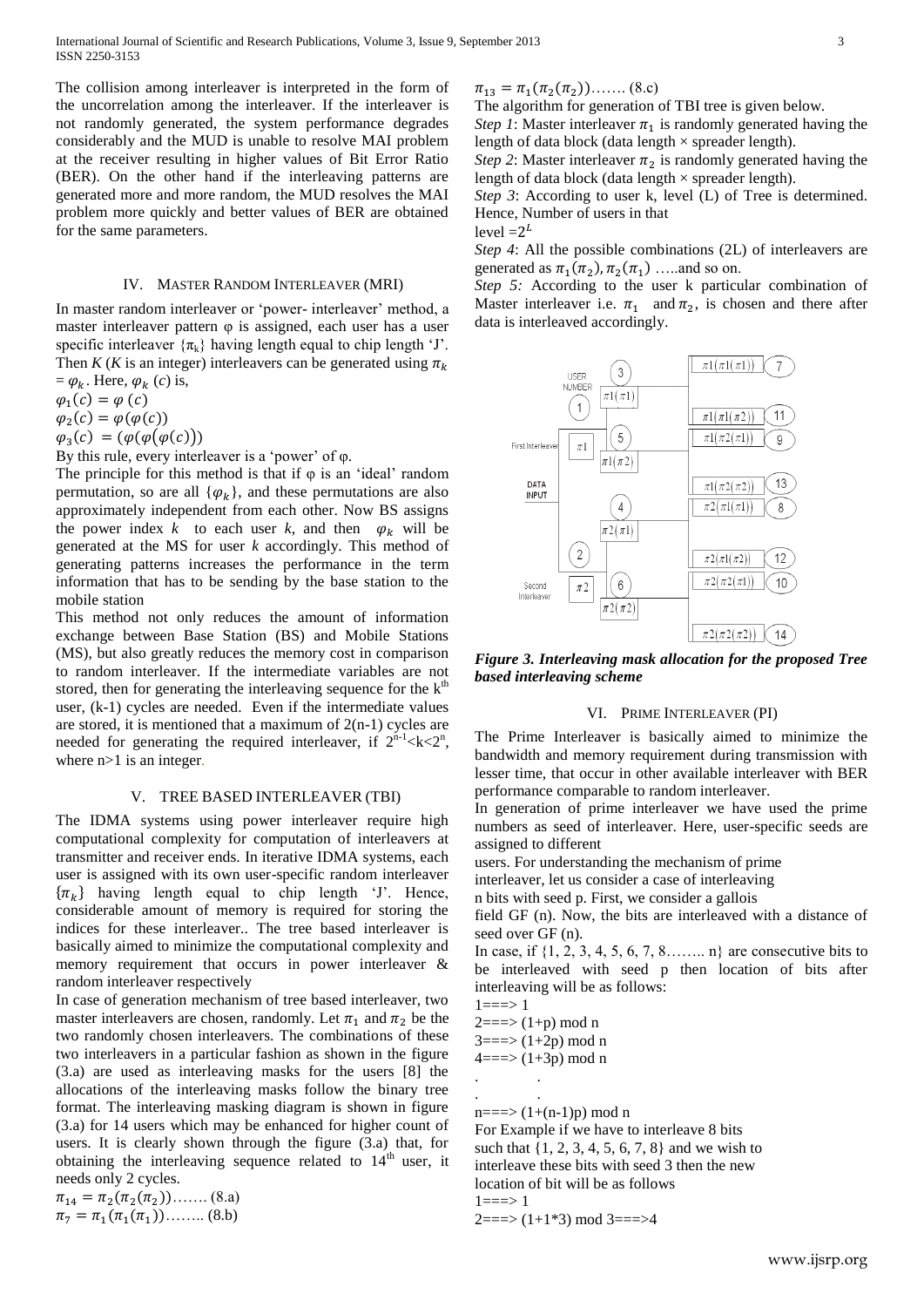International Journal of Scientific and Research Publications, Volume 3, Issue 9, September 2013 4 ISSN 2250-3153

 $3 == > (1+2*3) \mod 3 == > 7$  $4=\equiv>(1+3*3) \mod 3=\equiv>=2$  $5 = \equiv > (1 + 4 * 3) \mod 3 = \equiv > 5$ 6===>  $(1+5*3)$  mod 3===>8  $7 == > (1+6*3) \text{ mod } 3 == > 3$  $8 == > (1 + 7 * 3) \mod 3 == > 6$ 

Now, the new order of bits will be {1, 4,

7, 2, 5, 8, 31, and 6}.

The bandwidth required by the Prime

Interleaver (PI) is smaller than other available

interleaver as now only seed is to be transmitted,

in addition to very small amount of memory required at the transmitter and receiver side.

For the simulation purpose, the data length is opted to be 512 bits while 16. The iteration at the receiver is chosen to be 15. The simulation has been performed for 100 users. The prime interleaving scheme reduces the computational complexity that occurs in master random interleaving scheme; however, it is higher to that of tree based interleaving scheme due computation involved for calculation of user specific interleaver.

#### VII. COMPARISON ANALYSIS

In the simulation, we observe that the PI demonstrates superior performance in terms of memory requirement [Figure 9]with RI and in terms of computational complexity with MRI. In unequal power allocation technique, PI [figure7] and TBI [figure6] gives almost similar Bit Error Rate (BER) performance of all the interleavers that of the RI [figure4], MRI [figure5], based interleavers, MRI give in coded environment in IDMA system. Therefore, PI and TBI adopted replacing random interleaver in iterative IDMA systems.

In master random interleaving scheme the computational complexity and transmitter and receiver end is quite high due to calculation of user-specific interleaving masks.

The memory required by TBI generation method is extremely less than that required for RI generation method and is independent of user count of TBI over RI. For the simulation purpose, the performance of RI, MRI, TBI, PI has been demonstrated in [8]. In figure 7, the performance of tree based interleaver is shown TBI with IDMA till 64 users receivers in rate ½ convolutionally code environment.

The prime interleaving scheme reduces the computational complexity that occurs in master random interleaving scheme; however, it is higher to that of tree based interleaving scheme due computation involved for calculation of user specific interleavers



*Figure 4. Random Interleaver*

.



*Figure 6. Tree Based Interleaver*



*Figure 7. Prime Interleaver*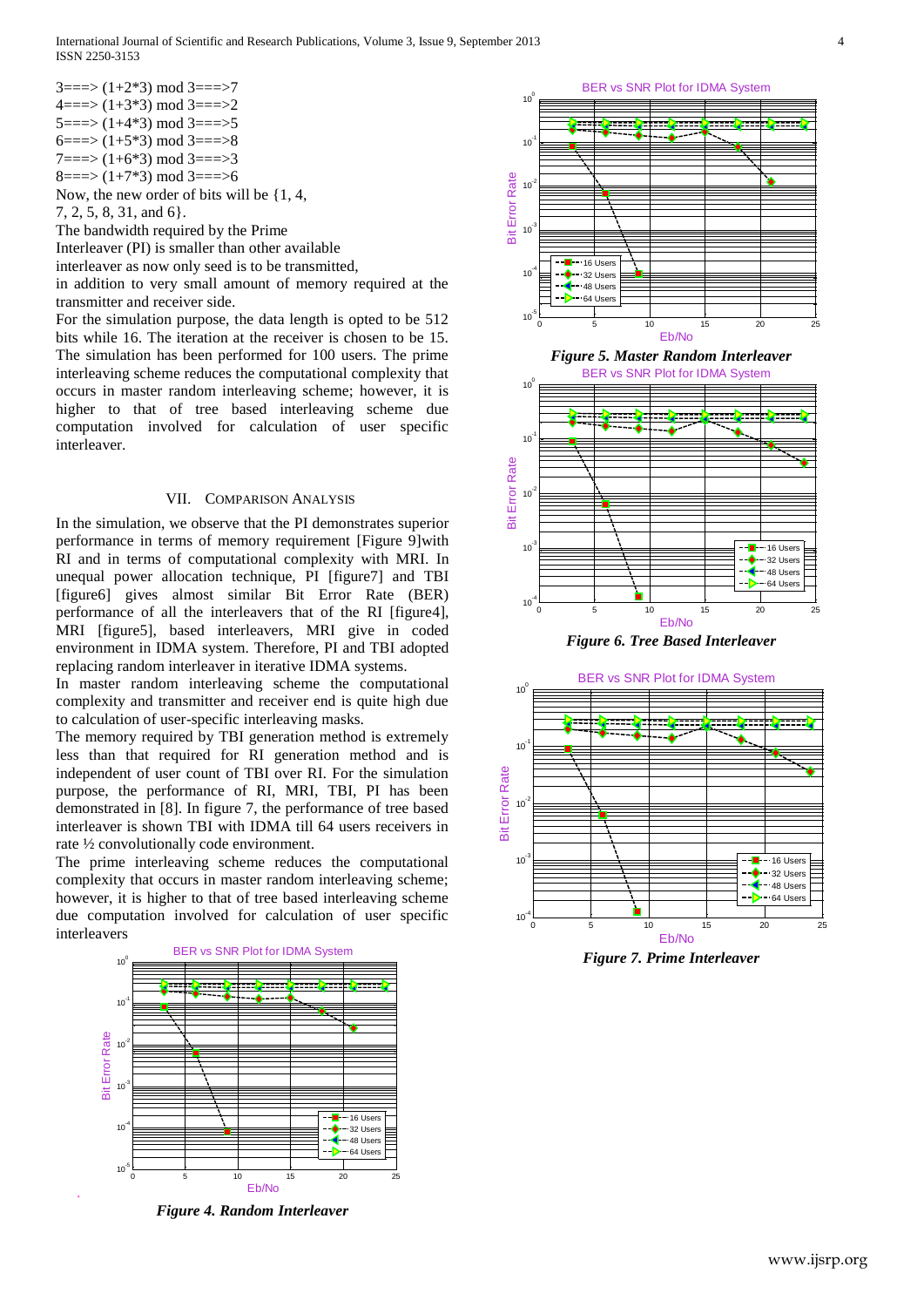|      |  |  |  | Table 1. Comparison Graph of Bandwidth       |
|------|--|--|--|----------------------------------------------|
|      |  |  |  | Requirement for transmission of interleaving |
| mask |  |  |  |                                              |

| User<br>Count | RI                | <b>TBI</b>        | PI         |
|---------------|-------------------|-------------------|------------|
|               | <b>Generation</b> | <b>Generation</b> | Generation |
|               |                   |                   |            |
|               |                   |                   |            |
| 14            |                   |                   |            |
| 30            | 30                |                   |            |
| 62            |                   |                   |            |
| 126           | 126               |                   |            |

**Table 2. Comparison on the Basis of Parameter**

| <b>Parameter</b>  | RI             | MRI           | TBI           | РI            |
|-------------------|----------------|---------------|---------------|---------------|
| Memory            | High           | Low           | Low           | Lowest        |
| requirement       |                |               |               |               |
| Bandwidth         | 1.5x10         | 0.01x10       | 0.02x10       | 0.0001x10     |
| requirement       | 6              | 6             | 6             |               |
| complexity        | High           | Very          | Low           | Little high   |
|                   |                | High          |               | than TBI      |
| <b>BER</b><br>for | $10^{-4}$      | $10^{-4}$     | $0.4x10^{4}$  | $0.5x10^{-4}$ |
| $Eb/No=10(24)$    |                |               |               |               |
| users)            |                |               |               |               |
| BER(Coded)        | $0.6x10^{-}$   | $0.6x10^{-5}$ | $0.4x10^{-6}$ | $0.4x10^{-6}$ |
| for               | 5              |               |               |               |
| $Eb/No=10(24)$    |                |               |               |               |
| users)            |                |               |               |               |
| BER(UnCoded       | $0.6x10^{-}$   | $0.2x10^{-4}$ | $0.2x10^{-5}$ | $0.2x10^{-5}$ |
| for               | $\overline{4}$ |               |               |               |
| $Eb/No=10(24)$    |                |               |               |               |
| users)            |                |               |               |               |
| Specific<br>user  | Low            | Low           | High          | High          |
| cross             |                |               |               |               |
| correlation       |                |               |               |               |



*Figure 8.Comparison between RI, MRI, TBI and PI*



*Figure 9: Comparison Graph of Bandwidth Requirement of various Interleavers*

# VIII. CONCLUSION

The computational complexity of PI and TBI is extremely less in comparison to MRI. The memory required by TBI generation method is extremely less than that required for RI generation method. The BER performance of all the interleaver including RI and TBI is almost similar. The bandwidth required by the PI is smaller than other available interleaver. The prime interleaving scheme reduces the computational complexity that occurs in master random interleaving scheme

Among all the comparisons discussed so far, the features of Tree Based Interleavers and Prime interleaver shows their suitability for the IDMA technology for fourth generation communication

# **References**

- 1. Ping, Li, "Interleave division multiple access and chipby-chip iterative multi-user detection," IEEE Comm. Mag. Vol. 43, No.6, pp. S19-S23, June 2005
- 2. Ping, Li, Liu, L., Wu, Keying and Leung, W.K., "Interleave division multiple access," IEEE Trans. on Wireless Comm., Vol.5, No.4, pp. 938-947, April 2006
- 3. M. Shukla, V.K. Srivastava, S. Tiwari, "Analysis and design of tree based interleaver for multiuser receivers in IDMA scheme" In Proc. 16<sup>th</sup> IEEE International Conference on Networks, ICON `08, pp. 1– 4,(2008).
- 4. L. Ping, L. Liu, and W. K. Leung, "A simple approach to near-optimal multiuser detection: interleave-division multiple-access," IEEE Wireless Communications and Networking Conference, WCNC 2003, vol. 4, no.1, pp. 391-396, March 2003.
- 5. S. Wu, X. Chen, and S. Zhou, "A parallel interleaver design for IDMA systems," IEEE 2009 International Conference on Wireless Communications and Signal Processing, WCSP09, China, July 2009.
- 6. Ruchir Gupta. B.K. Kanaujia, R.C.S. Chauhan and M. Shukla "Prime number based interleaver for multiuser iterative IDMA systems", IEEE International Conference